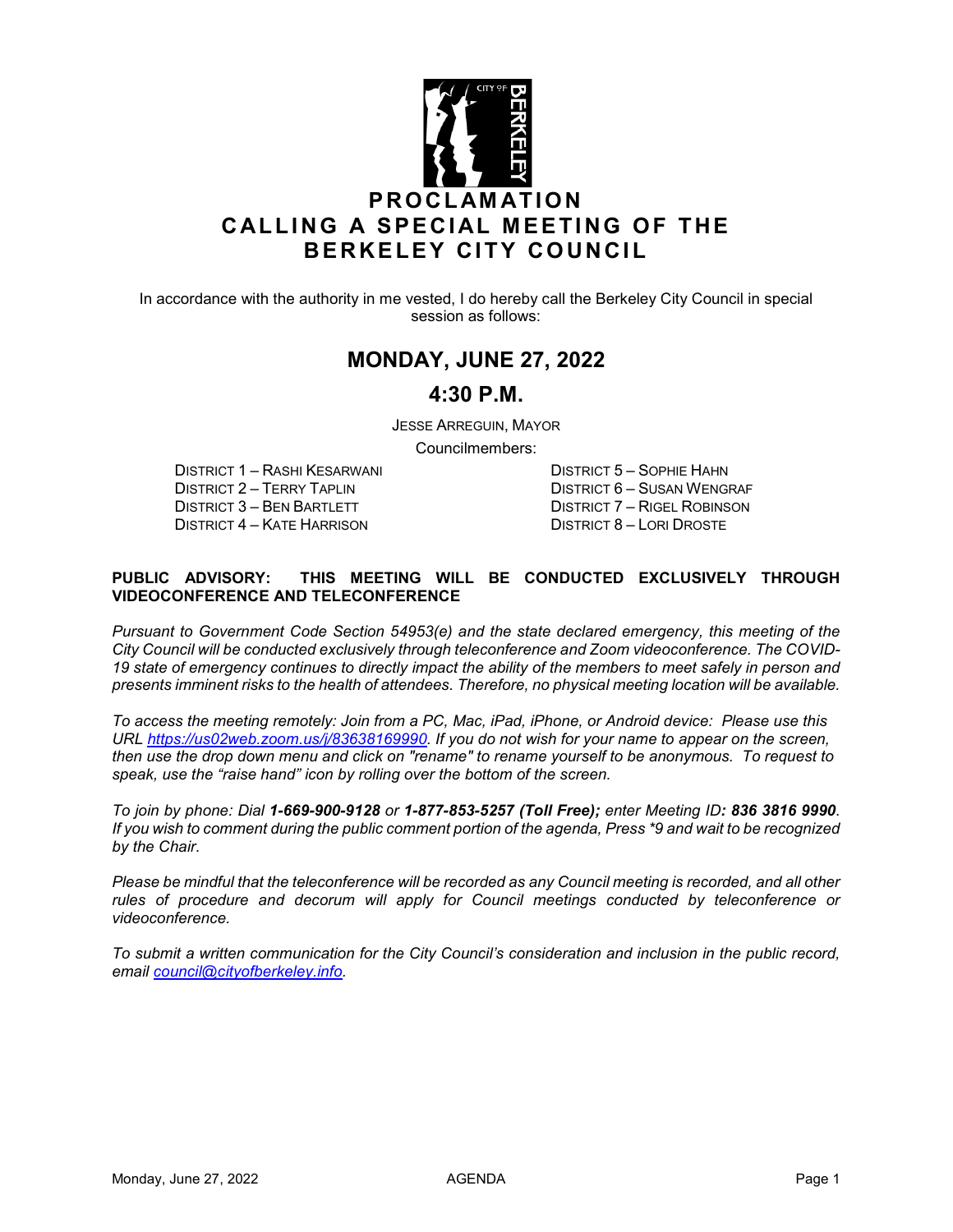# **Preliminary Matters**

### **Roll Call**

### **Public Comment - Limited to items on this agenda only**

## **CLOSED SESSION:**

The City Council will convene in closed session to meet concerning the following:

#### **1. CONFERENCE WITH LEGAL COUNSEL – EXISTING LITIGATION PURSUANT TO GOVERNMENT CODE SECTION 54956.9(d)(1):**

- a. *Franklin v. City of Berkeley*, United States District Court Northern District of California, Case No. 3:20-cv-04090-LB
- b. *Deal v. City of Berkeley*, Alameda County Superior Court Case No. RG21110607
- c. *Emery v. City of Berkeley*, Alameda County Superior Court Case No. RG19047377
- d. *Druschel et al. v. City of Berkeley, Graham Chrisholm*, Alameda County Superior Court Case No. Case No. RG20073792
- e. *Dominguez, et al. v. City of Berkeley, et al.*, United States District Court Northern District of California Case No. 3:21-cv-08599-SI
- f. *Secure Justice v. City of Berkeley*, Alameda County Superior Court Case No. 21CV003630

## **OPEN SESSION:**

Public Reports of actions taken pursuant to Government Code section 54957.1.

# **Adjournment**

I hereby request that the City Clerk of the City of Berkeley cause personal notice to be given to each member of the Berkeley City Council on the time and place of said meeting, forthwith.

IN WITNESS WHEREOF, I have hereunto set my hand and caused the official seal of the City of Berkeley to be affixed on this 23<sup>rd</sup> day of June, 2022.

ese Arregui

Jesse Arreguin, Mayor

Public Notice – this Proclamation serves as the official agenda for this meeting**.**

ATTEST:

Mart Sprining

Mark Numainville, City Clerk